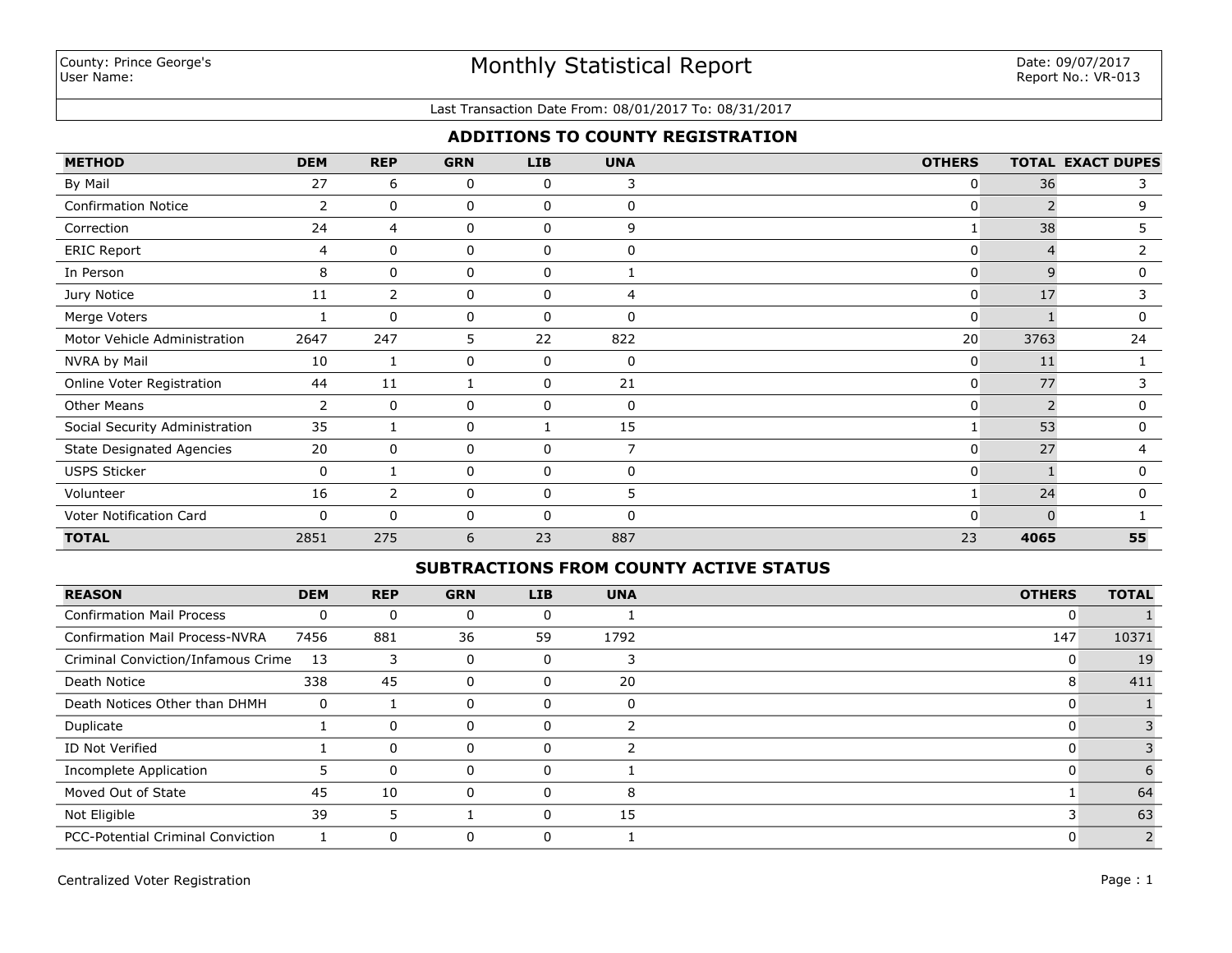| County: Prince George's<br>User Name: |        |       | Date: 09/07/2017<br>Report No.: VR-013 |    |        |                                                       |     |        |
|---------------------------------------|--------|-------|----------------------------------------|----|--------|-------------------------------------------------------|-----|--------|
|                                       |        |       |                                        |    |        | Last Transaction Date From: 08/01/2017 To: 08/31/2017 |     |        |
| Underage/Show Id                      |        |       | 0                                      |    |        |                                                       |     |        |
| Voter Request                         |        |       | 0                                      | 0  |        |                                                       |     |        |
| Duplicate/Merged                      | 14     |       | 0                                      |    |        |                                                       |     | 16     |
| County Transfer Out                   | $-592$ | $-93$ | -4                                     | -6 | $-123$ |                                                       | -5  | $-823$ |
| <b>TOTAL</b>                          | 8508   | 1038  | 41                                     | 65 | 1970   |                                                       | 164 | 11786  |

### **AFFILIATION CHANGES**

| <b>CHANGE</b> | <b>DEM</b> | <b>REP</b>                    | <b>GRN</b> | <b>LIB</b> | <b>UNA</b> | <b>OTHERS</b> | <b>TOTAL</b> |
|---------------|------------|-------------------------------|------------|------------|------------|---------------|--------------|
| From          | 326        | 136                           | <b>. .</b> |            | 138        | 36            | 652          |
| To            | 216        | $\overline{\phantom{a}}$<br>- |            | -          | 322        |               | 652          |
| <b>TOTAL</b>  | $-110$     | $-61$                         | $-0$       | <u>+ ←</u> | 184        | -19           |              |

## **CURRENT ACTIVE REGISTRATION**

| <b>ACTIVITY</b>              | <b>DEM</b> | <b>REP</b> | <b>GRN</b> | <b>LIB</b> | <b>UNA</b> | <b>OTHERS</b> | <b>TOTAL</b> |
|------------------------------|------------|------------|------------|------------|------------|---------------|--------------|
| <b>BEGINNING OF REPORT</b>   | 457276     | 42317      | 1049       | 1576       | 65787      | 11794         | 579799       |
| ADDITIONS $(+)$              | 2851       | 275        | ь          | 23         | 887        | 23            | 4065         |
| REINSTATED (+)               | 151        | 16         | 0          | 0          | 25         |               | 193          |
| CANCELLED (-)                | $-453$     | $-63$      | $-1$       | 0          | $-51$      | $-12$         | $-580$       |
| COUNTY TRANSFER OUT (-)      | $-592$     | $-93$      | -4         | -6         | $-123$     | -5            | $-823$       |
| AFFILIATION CHANGES (+ OR -) | $-110$     | $-61$      | -6         | 12         | 184        | $-19$         | $\Omega$     |
| * INACTIVATED (-)            | $-7456$    | $-882$     | -36        | -59        | -1792      | $-147$        | $-10372$     |
| $*$ REACTIVATED $(+)$        | 225        | 13         | 0          |            | 34         |               | 274          |
| <b>END OF REPORT TOTALS</b>  | 451892     | 41522      | 1008       | 1547       | 64951      | 11636         | 572556       |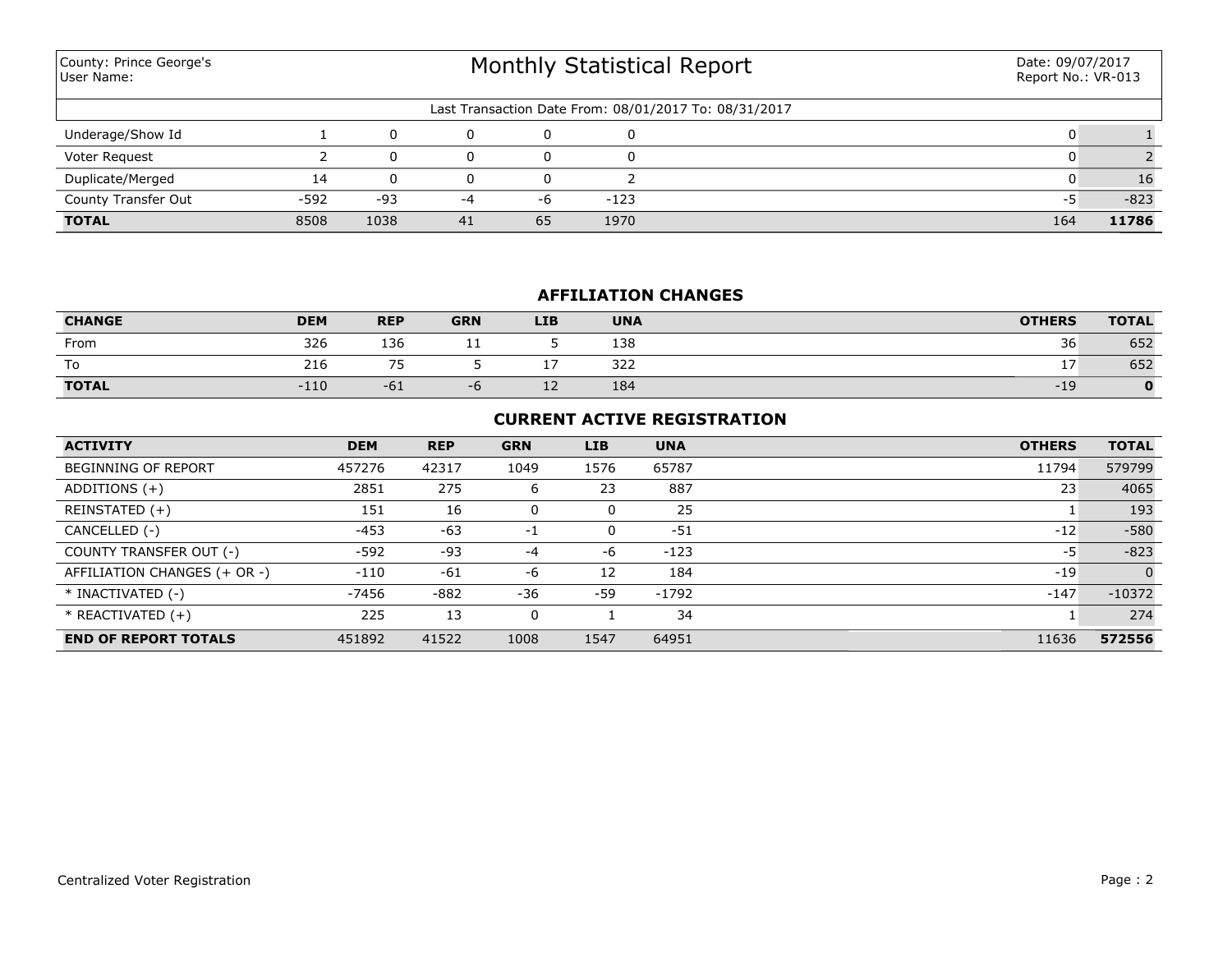#### Last Transaction Date From: 08/01/2017 To: 08/31/2017

#### **INACTIVE REGISTRATION**

#### **SUBTRACTIONS FROM COUNTY INACTIVE STATUS**

| <b>REASON</b>                      | <b>DEM</b>     | <b>REP</b>     | <b>GRN</b>   | <b>LIB</b>     | <b>UNA</b>     | <b>OTHERS</b>  | <b>TOTAL</b>   |
|------------------------------------|----------------|----------------|--------------|----------------|----------------|----------------|----------------|
| By Mail                            | 0              | 0              | 0            | 0              | $\overline{2}$ | $\mathbf 0$    | $\overline{2}$ |
| <b>Confirmation Mail Process</b>   | 2              | 1              | 0            | 1              | 0              | $\mathbf 0$    | $\overline{4}$ |
| <b>Confirmation Notice</b>         | 30             | $\overline{7}$ | 0            | 0              | $\overline{7}$ | $\mathbf{0}$   | 44             |
| Correction                         | 1              | 0              | 0            | 0              | 1              | $\mathbf 0$    | $\overline{2}$ |
| Criminal Conviction/Infamous Crime | $\overline{2}$ | 0              | 0            | 0              | 0              | 1              | $\overline{3}$ |
| Death Notice                       | 13             | 1              | 0            | 0              | 1              | $\mathbf 0$    | 15             |
| <b>ERIC Report</b>                 | $\mathbf{2}$   | 0              | 0            | 0              | 1              | $\mathbf 0$    | 3              |
| In Person                          | $\overline{2}$ | 0              | 0            | 0              | 0              | $\mathbf 0$    | $\overline{2}$ |
| Merge Voters                       |                | 0              | 0            | 0              | 0              | 0              | $\mathbf{1}$   |
| Motor Vehicle Administration       | 188            | 4              | 0            | 1              | 14             | 3              | 210            |
| Moved Out of State                 | 356            | 68             | 1            | 5              | 85             | $\overline{7}$ | 522            |
| Not Eligible                       | $\overline{2}$ | 0              | 0            | 0              | 0              |                | $\mathsf 3$    |
| Online Voter Registration          | $\overline{2}$ | 1              | 0            | 0              | 0              | $\mathbf{0}$   | $\mathsf 3$    |
| PCC-Potential Criminal Conviction  |                | 0              | 0            | 0              | 0              | $\mathbf{0}$   | $\mathbf{1}$   |
| <b>State Designated Agencies</b>   | 3              | 0              | 0            | 0              | 1              | $\mathbf{0}$   | $\overline{4}$ |
| USPS Sticker                       | $\overline{2}$ | 0              | 0            | 0              | 1              | $\mathbf{0}$   | $\mathsf{3}$   |
| Duplicate/Merged                   |                | 0              | 0            | 0              | 0              | 1              | $\overline{2}$ |
| County Transfer Out                | $-33$          | $-2$           | 0            | 0              | $-7$           | $\mathbf 0$    | $-42$          |
| <b>TOTAL</b>                       | 641            | 84             | $\mathbf{1}$ | $\overline{7}$ | 120            | 13             | 866            |

### **CURRENT INACTIVE REGISTRATION**

| <b>ACTIVITY</b>              | <b>DEM</b> | <b>REP</b> | <b>GRN</b> | LIB. | <b>UNA</b> | <b>OTHERS</b> | <b>TOTAL</b> |
|------------------------------|------------|------------|------------|------|------------|---------------|--------------|
| BEGINNING OF REPORT          | 22883      | 2274       | 52         | 90   | 4022       | 765           | 30086        |
| $*$ INACTIVATED $(+)$        | 7456       | 882        | 36         | 59   | 1792       | 147           | 10372        |
| *REACTIVATED (-)             | $-231$     | $-12$      |            | - 1  | $-27$      | -3            | $-274$       |
| COUNTY TRANSFER OUT (-)      | $-33$      | $-2$       |            |      | $-1$       |               | $-42$        |
| AFFILIATION CHANGES (+ OR -) |            |            |            |      |            |               |              |